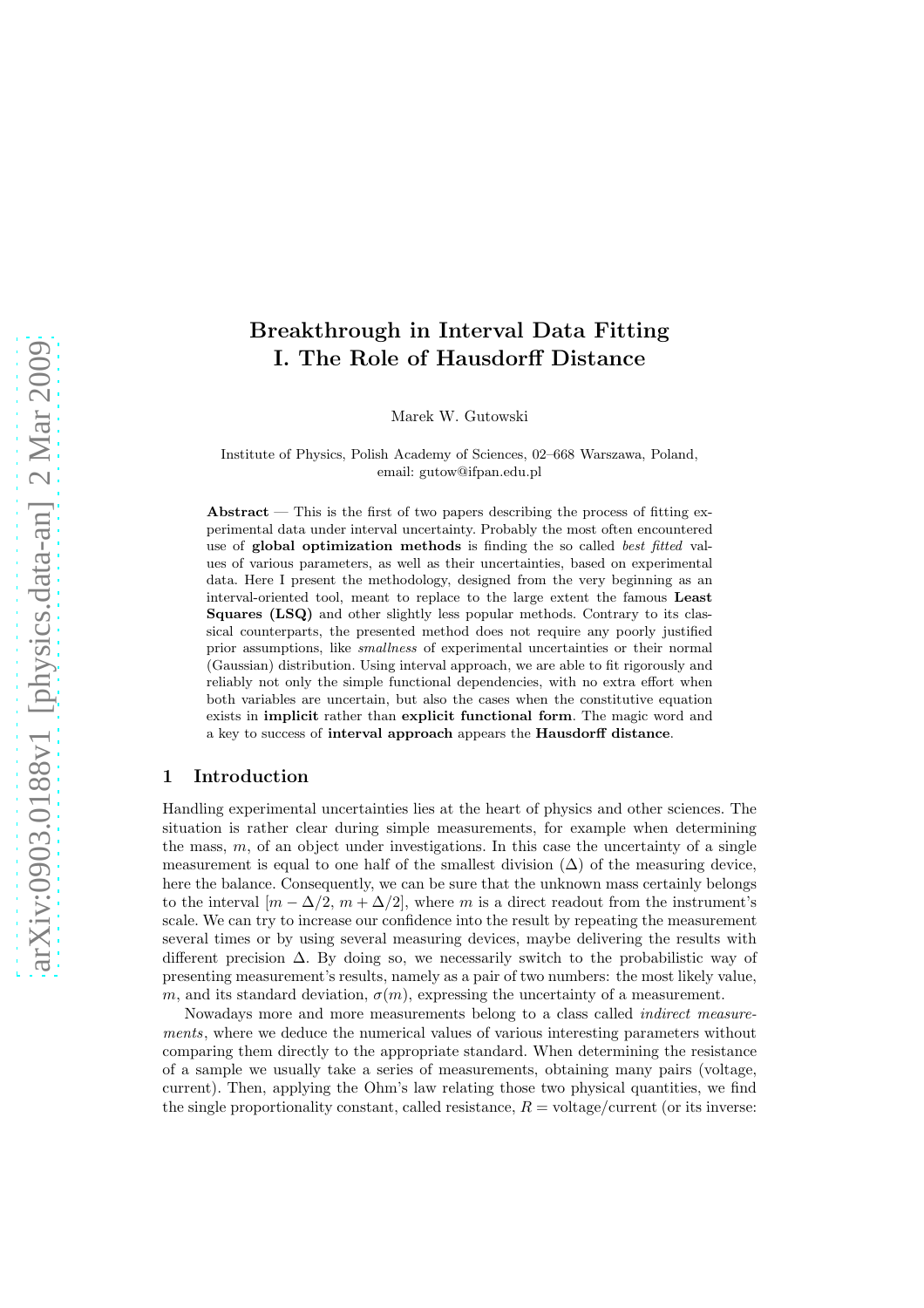conductance). Using many measurements, not just one, we switch naturally to the probabilistic form of result's presentation: as the most likely value and its standard deviation (here: R and  $\sigma(R)$ ).

This situation is highly unsatisfactory. First, we can never be 100% sure whether the partial uncertainties are indeed small, thus justifying the application of various 'error propagation laws'. Secondly, neither the probability density function of measurements nor of the result need not to be normal (Gaussian), thus invalidating the frequent claim that the probability of the true value belonging to the interval  $[m - \sigma, m + \sigma]$  is approximately equal to 67%. In reality, the overwhelming majority of contemporary measuring devices deliver discrete, digital results. Such results obviously cannot be normally distributed.

In this paper I present other ways of experimental data processing, using interval methods. Here we operate on guaranteed rather than probabilistic quantities, thus the results obtained on this way should also be guaranteed. In practice, the results produced by straightforward interval implementation of the classical methods often appear disappointing. In this paper I point to the possible reasons and show a remedy.

## 2 Basics of interval calculus

From now on we will use *intervals* every time our numbers are uncertain. Specifically, by interval x we will understand a (sub)set of real numbers:

$$
\mathbf{x} = [\underline{x}, \overline{x}] = \left\{ \mathbb{R}^1 \ni x : \underline{x} \leqslant x \leqslant \overline{x} \right\}. \tag{1}
$$

The set of all intervals is usually written as IR. The familiar real numbers can be identified with intervals of type  $\mathbf{x} = [x, x]$ , i.e. having their lower and upper bound equal to each other, and called degenerate intervals, thin intervals, or singletons. This way the set of intervals may be regarded to be an extension of real numbers:  $\mathbb{R}^1 \subset \mathbb{IR}$ .

It is possible to define the arithmetic operations on intervals:

addition:  $\mathbf{x} + \mathbf{y} = [\underline{x} + y, \ \overline{x} + \overline{y}];$ subtraction:  $\mathbf{x} - \mathbf{y} = [\underline{x} - \overline{y}, \ \overline{x} - y];$ multiplication:  $\mathbf{x} \cdot \mathbf{y} = [\min Z, \ \max Z], \text{ where } Z = \{ \underline{xy}, \ \underline{x}\overline{y}, \ \overline{x}\overline{y}, \ \overline{xy} \};$ division:  $x/y = x \cdot \frac{1}{x}$  $\frac{1}{y}$ , where  $\frac{1}{y} = \left[1/\overline{y}, 1/\underline{y}\right]$ ,  $0 \notin y$ .

One can understand the right hand sides of the above definitions as intervals certainly containing the results of the corresponding operations when the first operand is arbitrarily chosen from interval  $x$  and the second – from interval  $y$ . One can also easily check that we recover precisely the ordinary results whenever  $x = \overline{x}$  and  $y = \overline{y}$ . It has to be stressed, however, that in computer calculations it is necessary to properly round every result. The so called *outward* rounding is appropriate here, that is the lower bound  $(x)$  should be always rounded towards  $-\infty$  and the upper bound  $(\overline{x})$  should be always rounded towards  $+\infty$ . Only then we can be sure that our results are certain (guaranteed), i.e. containing the true result with probability 1. A warning is in place here: never treat the interval as a random variable uniformly distributed in its interior. If this was so, then the sum of two intervals would have to represent a triangularly distributed random variable, what is – obviously – not the case.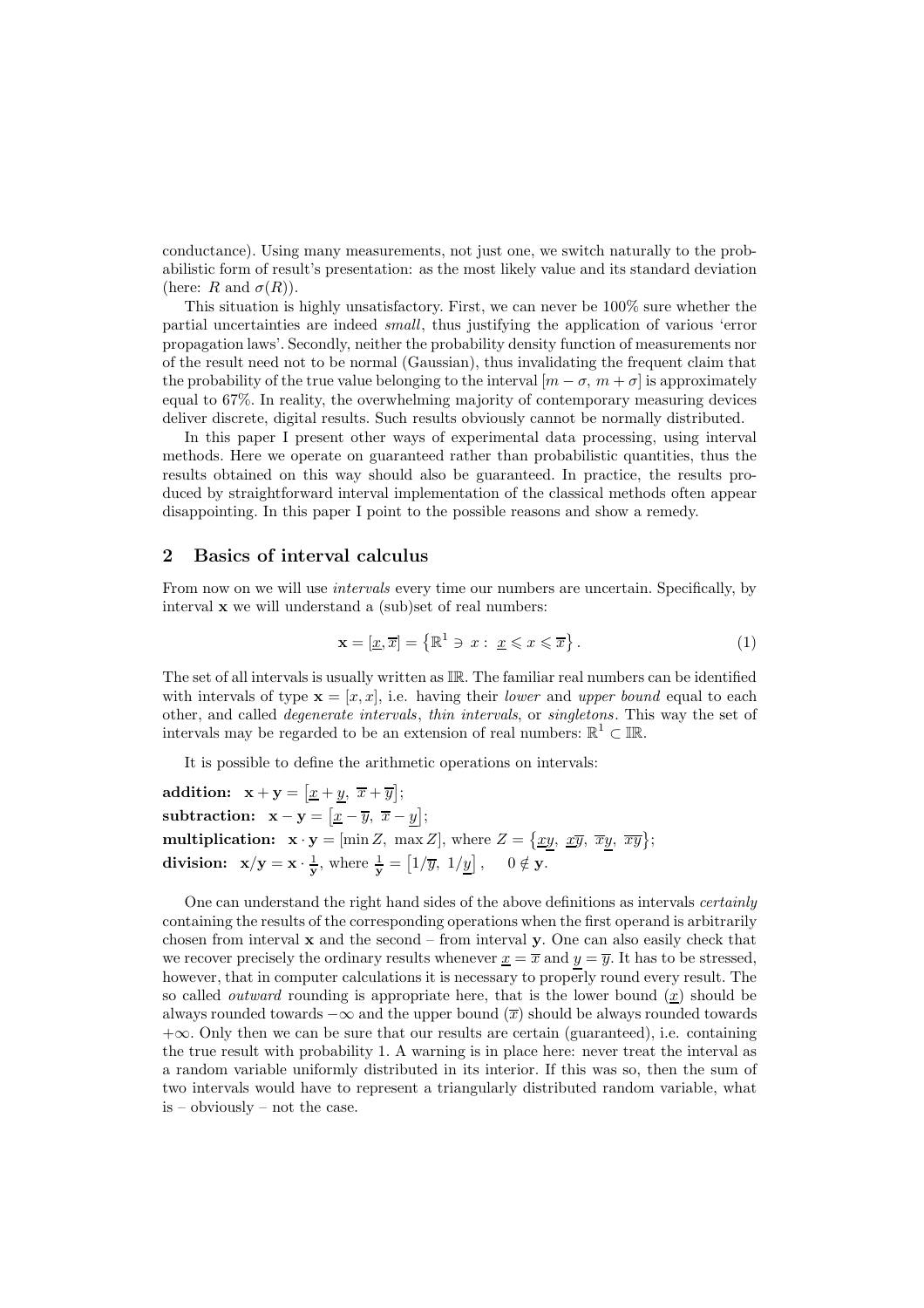Since intervals are sets, then it is natural to operate on them as on sets, not only as on numbers. Consequently we can compute the intersection of two intervals (it may happen to be an empty set, conveniently written as  $[+\infty, -\infty]$  – an illegal interval), or their settheoretical sum (union). The union of two non-empty intervals is never empty but not necessarily is an interval again. This may be sometimes troublesome, so it is desirable to introduce the notion of convex hull, or shortly hull of two intervals as a smallest interval containing them both:

$$
\text{hull}(\mathbf{x}, \mathbf{y}) \equiv \mathbf{I}(\mathbf{x}, \mathbf{y}) = [\min(\underline{x}, y), \ \max(\overline{x}, \overline{y})]
$$
(2)

It is remarkable that the finite number of arithmetic operations (performed on intervals' endpoints) is all we need to process uncountably infinite subsets of real numbers. The nice feature of interval computations is its straightforward extensibility to operate on vectors, matrices, or real-valued functions as well.

The essence of interval calculations is to deliver guaranteed results, but sometimes we obtain intervals which are wider<sup>1</sup> than necessary. The *overestimation* is usually hard to asses (and may be quite large!) but will happen almost surely when in a given expression any variable appears more than once; for example:  $[0, a] - [0, a] = [-a, a]$  and  $\underline{\text{not}} 0 = [0, 0]$ — as one might expect. This phenomenon is called a *dependency problem*. In particular, we have:

$$
\mathbf{x}\left(\mathbf{y}+\mathbf{z}\right) \subseteq \mathbf{xy} + \mathbf{xz} \tag{3}
$$

So, the order of calculations matters. Fortunately, the overestimation usually vanishes when the widths of interval operands go to zero. Exceptions do exist but it is not easy to present a practical example.

The vectors with interval components are usually called *boxes* and it is easy to see why. For more information on interval computations the reader is referred to other sources [\[1\]](#page-8-0).

#### 2.1 Common features of interval algorithms

Interval-oriented algorithms usually operate on lists of boxes and treat them accordingly to their current status. Good boxes are retained for further reference, while bad boxes are discarded as soon as possible. The third category, called pending, unresolved or undetermined, is the most interesting and as such is the main object of processing. The general idea is to start from a single big box, suspected to contain the solution (or solutions) and therefore initially labelled as pending. Pending boxes, one by one, are divided into smaller parts (usually two) and disappear from the list. Offspring boxes are subjected to one or more tests aiming at determining their current status. Some of them are recycled back onto pending list, while bad are immediately discarded, and good are collected separately as a part of the final result. The procedure terminates when either the list of pending boxes is empty or contains only 'small' boxes. On exit, the result is a union of good boxes, possibly appended with pending ones. Empty output is a proof that the solution(s) of our problem, if any, are located outside the initial box.

Of course, the exact meaning of bad and good depends on context.

<sup>&</sup>lt;sup>1</sup>The width of interval is a positive real number:  $w(\mathbf{x}) = \overline{x} - x$ .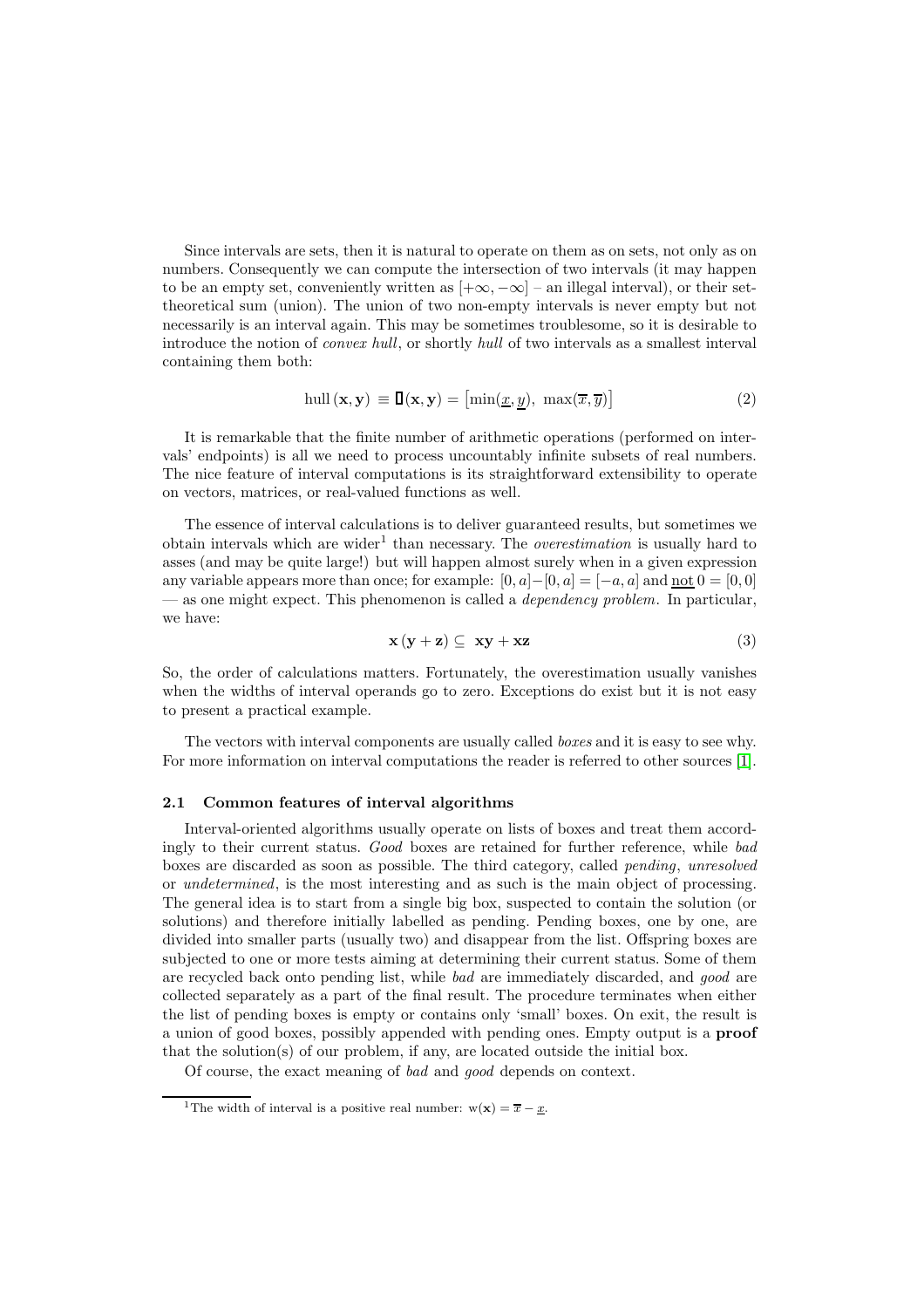### 3 The problem of experimental data fitting and its solution

Suppose we have a theory  $\mathcal T$ , characterized by k unknown parameters  $\mathbf p_1, \ldots, \mathbf p_k$ , and N  $(N > k)$  results of measurements  $\mathbf{m}_1, \ldots, \mathbf{m}_N$ , each taken at different values of some well controlled variables, for example the varying temperature or magnetic field. Let  $x_i$ denotes the value(s) of controlled variable(s) (environment) during the measurement  $\mathbf{m}_i$ . In what follows we will use the simplified notation:

$$
\begin{array}{rcl}\n\mathcal{T}(\mathbf{p}_1, \dots, \mathbf{p}_k; \mathbf{x}_j) & = & \mathbf{t}_j, \quad j = 1, \dots, N \\
\mathbf{m}_j(\mathbf{x}_j) & \equiv & \mathbf{m}_j,\n\end{array} \tag{4}
$$

where the upper line describes the theoretical outcomes of the experiment and the lower one – actual experimental results. Usually each theoretical outcome  $t_i$  is crisp<sup>2</sup> when all the arguments of  $\mathcal T$  (including  $\mathbf x_i$ ) are crisp. Contrary, the measurements  $\mathbf m_i$  are always uncertain and will be considered from now on to be intervals (or more generally: interval vectors).

The task for an experimentalist is to adjust the values of all unknown parameters  $\mathbf{p}_1, \ldots, \mathbf{p}_k$ , in such a way that every measurement  $\mathbf{m}_j$  differs as little as possible from the corresponding theoretical prediction  $t_i$ . In fact, we would be happy to finish the procedure observing

<span id="page-3-0"></span>
$$
\mathbf{t}_j \cap \mathbf{m}_j \neq \varnothing, \quad \forall j \in \{1, 2, \dots, N\} \tag{5}
$$

(in simple words: the theoretical curve passes through all the experimental points) and with unknown parameters, p's, as narrow as possible.

Note that the requirement  $\mathbf{t}_i \subseteq \mathbf{m}_i$  for every j, although tempting, is going too far: our results (if they exist) would be severely underestimated. Yes, we want to be accurate, but we can't afford to tolerate underestimates.

It is out of scope of this article to elaborate the details of many existing particular procedures [\[2\]](#page-9-0)–[\[14\]](#page-9-1) aimed to maximally contract the initial box of unknown parameters  $\mathbf{p}_1 \times \cdots \times \mathbf{p}_k$  in such a way that all the relations [\(5\)](#page-3-0) are satisfied. Some of those methods (see [\[9\]](#page-9-2)) deliver a single box being an interval hull of solutions, while others, more timeconsuming, output more boxes, covering with certainty the solution set. Technically: we call a box bad when at least one of inequalities [\(5\)](#page-3-0) is violated at all its internal points and pending otherwise. In rare cases it happens to encounter  $\mathbf{t}_i \subseteq \mathbf{m}_i$  for all j's – such box is good and requires no further processing.

#### <span id="page-3-1"></span>3.1 Advantages and disadvantages of the rigorous solution

The practical implementations of the above described approach are still rare [\[15,](#page-9-3) [16\]](#page-9-4) and one may wonder why. The unquestionable mathematical rigor of a procedure is certainly among its major advantages. Unfortunately, for very practical reasons, this is also its weak point. And here is why:

• the routine requires guaranteed intervals as measurements, i.e. the ones containing true outcomes of an experiment with probability equal exactly to 1. It is impossible to satisfy this requirement in laboratory practice since measurements usually have the form  $m = m_0 \pm \sigma(m)$ , where  $m_0$  is a mean value and  $\sigma(m)$  – its standard

<sup>&</sup>lt;sup>2</sup>We call the object *crisp* (point, point-wise, point-like) in contrast to the one having interval character, be it a real number, vector or matrix.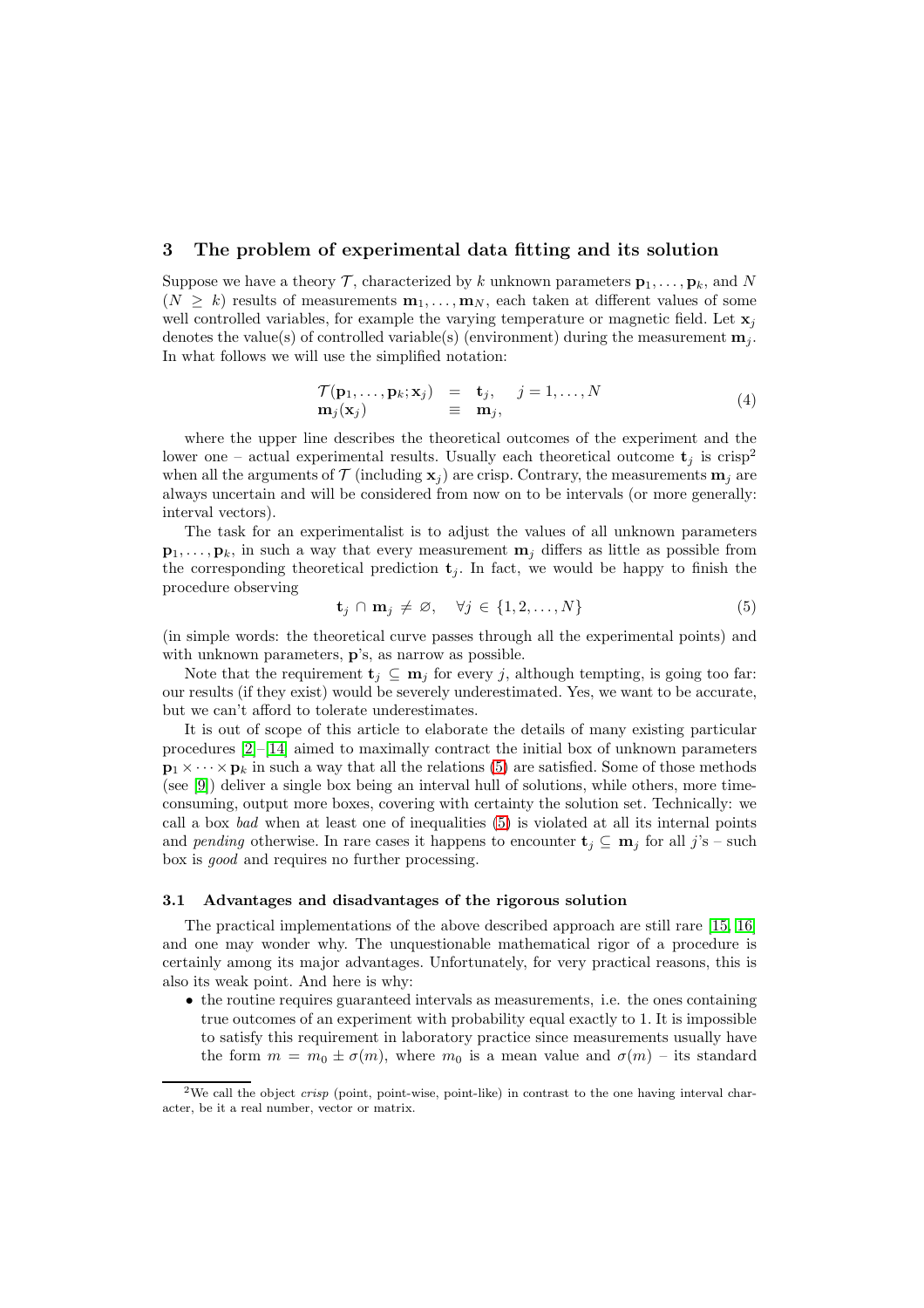deviation. Nobody knows (or cares) what is the distribution of  $m$ , even its support is usually unknown (well, some physical quantities, like mass or absolute temperature, have to be non-negative). Consequently, taking intervals  $[m_0 - \sigma, m_0 + \sigma]$  as input data, we will most likely finish with empty set of results. This is because at least one-third of  $N$  relations [\(5\)](#page-3-0) has to fail, for arbitrary (even crisp!) set of unknown parameters  $\{p_1, \ldots, p_k\};$ 

- the quick and dirty fix, coming to the mind in the above situation, is to use wider intervals, like  $[m_0 - 3\sigma, m_0 + 3\sigma]$ , as 'almost guaranteed' input data. Depending on the individual luck, this trick may or may not work. If it doesn't then we are left without even a foggy idea what are the values of our unknown parameters. If it works then uncertainties of so obtained parameters often seem exceedingly large, very pessimistic, at least when compared with those obtained on other ways. Besides: are we entitled to 'scale back' the obtained uncertainties dividing them all by 3? The only honest answer is no;
- sometimes, when the fix works, the uncertainties of unknown parameters appear unrealistically, not to say suspiciously, small. This will surely happen when among our data there is at least one element which should be labeled as a 'near outlier'. It may be due to the undetected data transmission/recording error, power line fluctuations, or whatever.
- another approach is to require fitted curve to pass through at least  $N_1 < N$  experimental points, without any prior indication which points are to be preferred. The sensible choice for  $N_1$  is  $N_1 \approx 2N/3$ . We will not discuss further this idea.

On the other hand, when all our data are credible but the solution set is empty – our theory  $\mathcal T$  must be flawed. This could be a very strong statement, but is not. There is one more possibility: the experimental uncertainties are seriously underestimated, deliberately or otherwise. So, experimenters, be warned: cheating will be severely punished by interval methods and will bring you nowhere!

Concluding: while the rigorous approach has many advantages, we definitely need something else.

#### 3.2 Back to the basics

The situation is especially upsetting when experimental data look fine, and we are sure the theory is correct, yet the interval routine returns no answer at all. What can we do?

In classical data analysis, the LSQ method (Least Squares) is most commonly used to find unknown parameters. In short, its essence is to minimize the quantity called *chi* squared:

<span id="page-4-0"></span>
$$
\chi^{2}(\mathbf{p}) = \sum_{j=1}^{N} \frac{(m_{j} - t_{j}(\mathbf{p}))^{2}}{\sigma_{j}^{2}},
$$
\n(6)

where **p** is a (crisp) vector of k unknown parameters – arguments of the function  $\chi^2$ . We are looking for such a vector  $\mathbf{p}^*$  as to have  $\chi^2(\mathbf{p}^*)$  = min. It is well known that LSQ method never fails and always produces some results, even for completely wrong theory.

The LSQ method is due to Carl Friedrich Gauß (1777–1855) and was originally invented by him around 1794. Later on, in 1809, the same author gave it solid statistical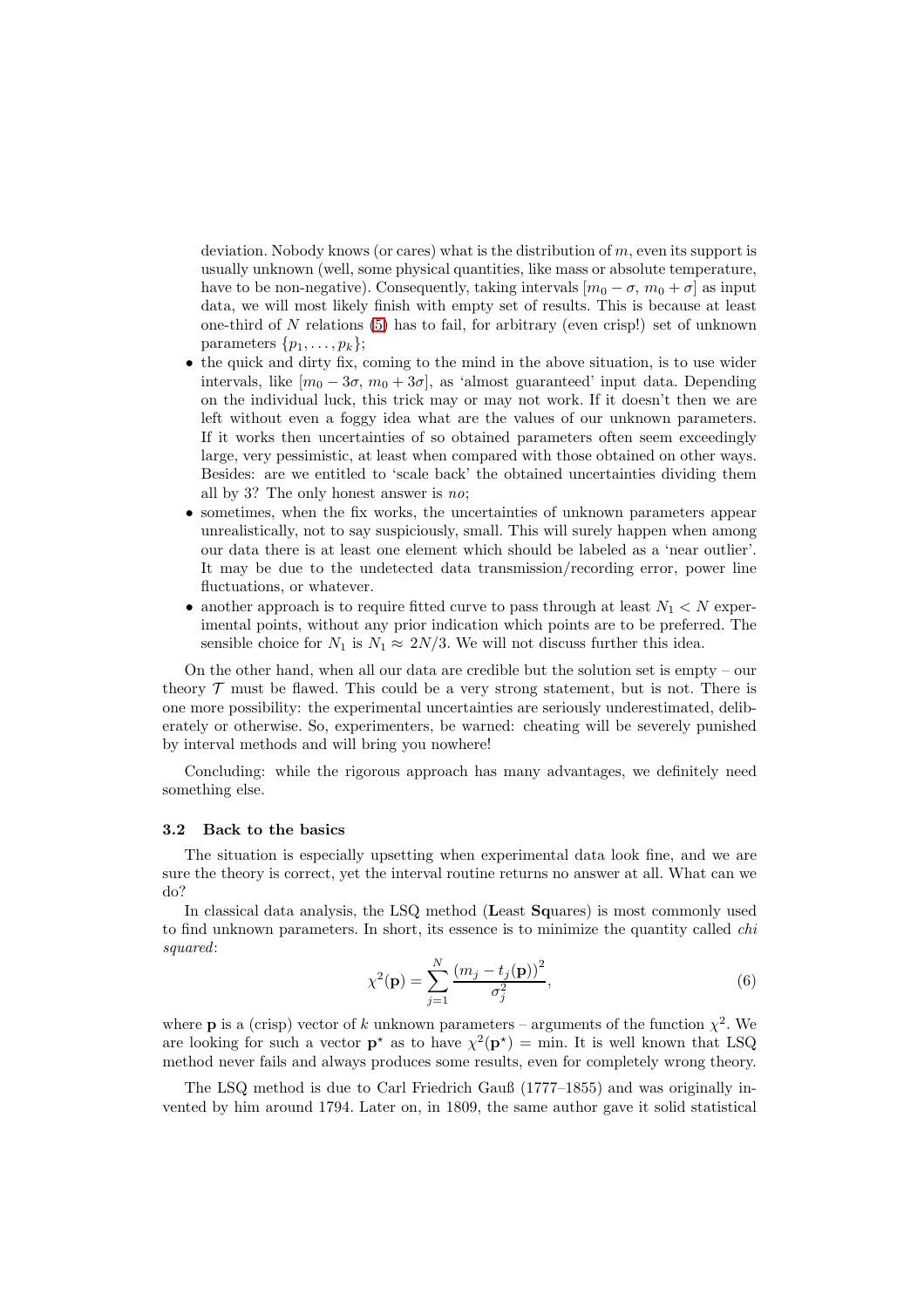interpretation. We will not proceed with statistical properties of  $\chi^2$  and LSQ method in general, instead we will rather concentrate on the original idea. And it was like that:

Due to unavoidable experimental uncertainties (then called errors), it is unlikely to draw a line representing theoretical outcomes as a function of environment  $(x)$  and have the experimental points  $m_i(x)$  lying precisely on this curve at the same time. Note that the notion of standard deviation of the measurements was practically unused those days, so the measurements were just numbers. This means there were no denominators in formula [\(6\)](#page-4-0). Varying the unknown parameters  $p_i$ 's, we deform the theoretical curve so as to have it running as closely to the experimental points as possible, thus solving the problem.

#### Remark:

Gauß could not speak about the distance (between a theoretical curve and experimental points), at least not in a strict mathematical sense, since the notion of distance was introduced into mathematics many years later, by another German mathematician, Felix Hausdorff (1868–1942), and, independently, in 1905, by Romanian mathematician Dimitrie Pompeiu (1873–1954) [\[17\]](#page-10-0).

Having known the notion of distance, Gauß would almost certainly use it in his early idea of LSQ method. Indeed, the formula [\(6\)](#page-4-0) is nothing else as squared Euclidean distance in N-dimensional space, where  $\sigma_j$  serves as a unit length in direction j.

## 4 Interval version of LSQ method

The problem of global optimization is well studied. Interval researchers have also contributed their share to this field. They have already devised many interval-thinkinginspired, rigorous procedures aiming to solve such tasks. Minimizing  $\chi^2$  is obviously one of them. Simple optimization cases, in LSQ sense, were investigated since at least 1990 [\[18\]](#page-10-1). Several closely related problems have been successfully solved using rigorous interval algorithms, yet the specific difficulties, recalled in Sec. [3.1,](#page-3-1) still have not been addressed satisfactorily.

The enormous potential of interval methods for uncertain data processing has been recognized some time ago (1993) by Walster and Kreinovich [\[19\]](#page-10-2). Kosheleva and Kreinovich (1999) pointed that the cost of interval approach only slightly exceeds the traditional (probabilistic) one [\[20\]](#page-10-3). Mu˜noz and Kearfott (2001) have shown that non-smooth cases should be essentially no more difficult than regular ones [\[7\]](#page-9-5). Only one year later (2002), Yang and Kearfott heralded 'new paradigm' and 'new way of thinking about data fitting' [\[21\]](#page-10-4). Unfortunately, they did not show how to practically implement their ideas other than for linear equation set. Finally, (2005) Zhilin [\[13\]](#page-9-6) found the solution for the case when measurements are (multi)linearly related to the environment.

# 4.1 Correct interval form of  $\chi^2$

How to 'translate' the fundamental formula [\(6\)](#page-4-0) into its interval counterpart? The first idea is to simply replace real-valued measurements  $m_j$  by their interval representations  $\mathbf{m}_j$ , apply the same trick to theoretical predictions  $t_j \to \mathbf{t}_j$ , and retain real-valued  $\sigma_j$ 's.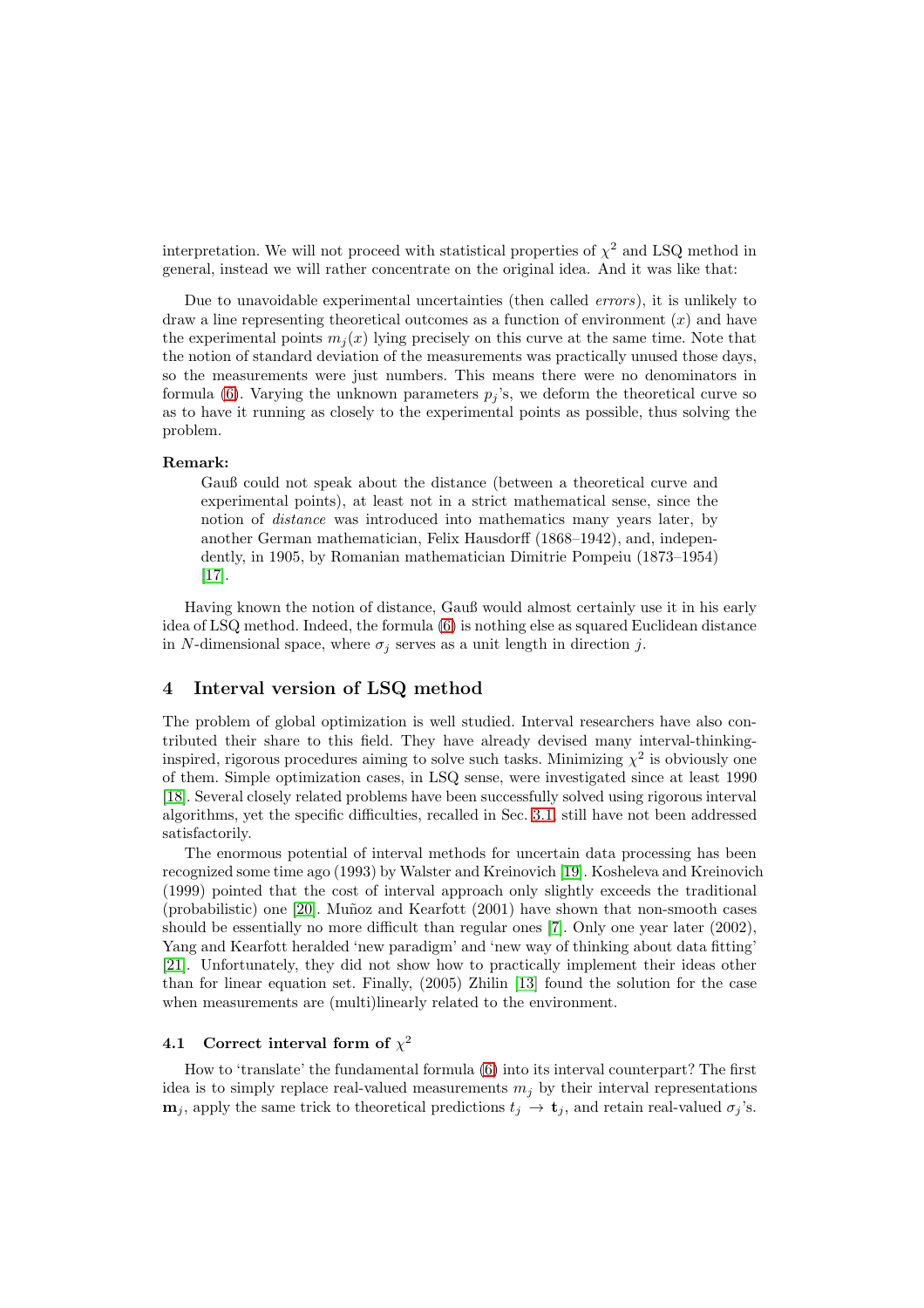Consequently, the functional  $\chi^2$  becomes interval-valued as well. So far, so good, but wait.

In the light of what was said before, we have to rewrite [\(6\)](#page-4-0) in terms of distance between experimental and theoretical (predicted, simulated) points. Yet the expression  $m_i - t_i$ , nor even  $|m_i - t_i|$ , is not the correct mathematical distance! There are two reasons for that:

• it is not a real number, and

• the implication  $(m = t) \Rightarrow (m - t = 0)$  is false.

This naturally raises the question: what is the distance between two intervals, here  **and**  $**t**$ **? Following Hausdorff, we will use his metrics, adapted for**  $\mathbb{IR}$  **space by Moore** [\[22\]](#page-10-5) as:

<span id="page-6-0"></span>
$$
d(\mathbf{a}, \mathbf{b}) = \max\left(|\underline{a} - \underline{b}|, |\overline{a} - \overline{b}|\right). \tag{7}
$$

Before continuing, let us only note that another function  $d'(\mathbf{a}, \mathbf{b}) = C \cdot d(\mathbf{a}, \mathbf{b})$ , where  $C > 0$  is a fixed number, is a correct distance, too. Additionally, the mathematical distance is not expressed neither in miles nor millimeters, or in any other units – it is simply dimensionless. This is important, since using the strict mathematical distance between intervals we will be able to fit our experimental data obtained from two (or more) completely different experiments, provided the sets of unknown parameters, relevant to each experiment separately, have non-empty intersection. Simply speaking – it is possible to fit several curves simultaneously, in a single run.

#### Remarks:

The Euclidean distance between theoretical and experimental points is not the only thinkable distance. We will discuss other N-dimensional metrics in the other article. We will stick, however, to the Moore-Hausdorff distance as one-dimensional metrics in IR, no matter that there are other choices, see for example [\[23\]](#page-10-6) and [\[24\]](#page-10-7). Note also that Moore-Hausdorff distance specialized to the real line simplifies to the familiar form:  $d(a, b) = |a - b|$ , as one might expect.

# 4.2 Analyzing  $\chi^2$  term by term

Consider now again a single term in [\(6\)](#page-4-0). What is the distance between the predicted value **t** and the true value  $m^*$  ( $m^*$  is a real number, not interval)? All we know about  $m^*$ is that it satisfies the double inequality:  $\underline{m} \leqslant m^* \leqslant \overline{m}$ , with exact value of  $m^*$  remaining unknown. According to the definition [\(7\)](#page-6-0) we have  $(m^* = [m^*, m^*] = \mathbf{m}^*)$ :

<span id="page-6-1"></span>
$$
d(\mathbf{t}, m^*) = \max\left(|\underline{t} - m^*|, |\overline{t} - m^*|\right) \in \mathbb{R}
$$
 (8)

We don't know which internal point of  $\mathbf m$  is equal to  $m^*$ . Suppose for a moment that m' coincides<sup>3</sup> with one of the endpoints of **m**, say  $m' = m$ . Call the current distance  $d(\mathbf{t}, m' = \underline{m}) = \xi$ . What happens when m' gradually moves to  $\overline{m}$  – the other endpoint of m?

If t and **m** are disjoint then  $\xi$  will linearly increase or decrease, depending on the relative position of t and m on a real axis. We will finally get either  $d(\mathbf{t}, \overline{m}) = \xi + w(\mathbf{m})$ 

<sup>&</sup>lt;sup>3</sup>For a moment we will be dealing with some  $m'$ , not even necessarily contained in  $[\underline{m}, \overline{m}]$ , rather than with  $m^*$ . This is just for purity:  $m^*$  is a fixed number and we want  $m'$  to be variable.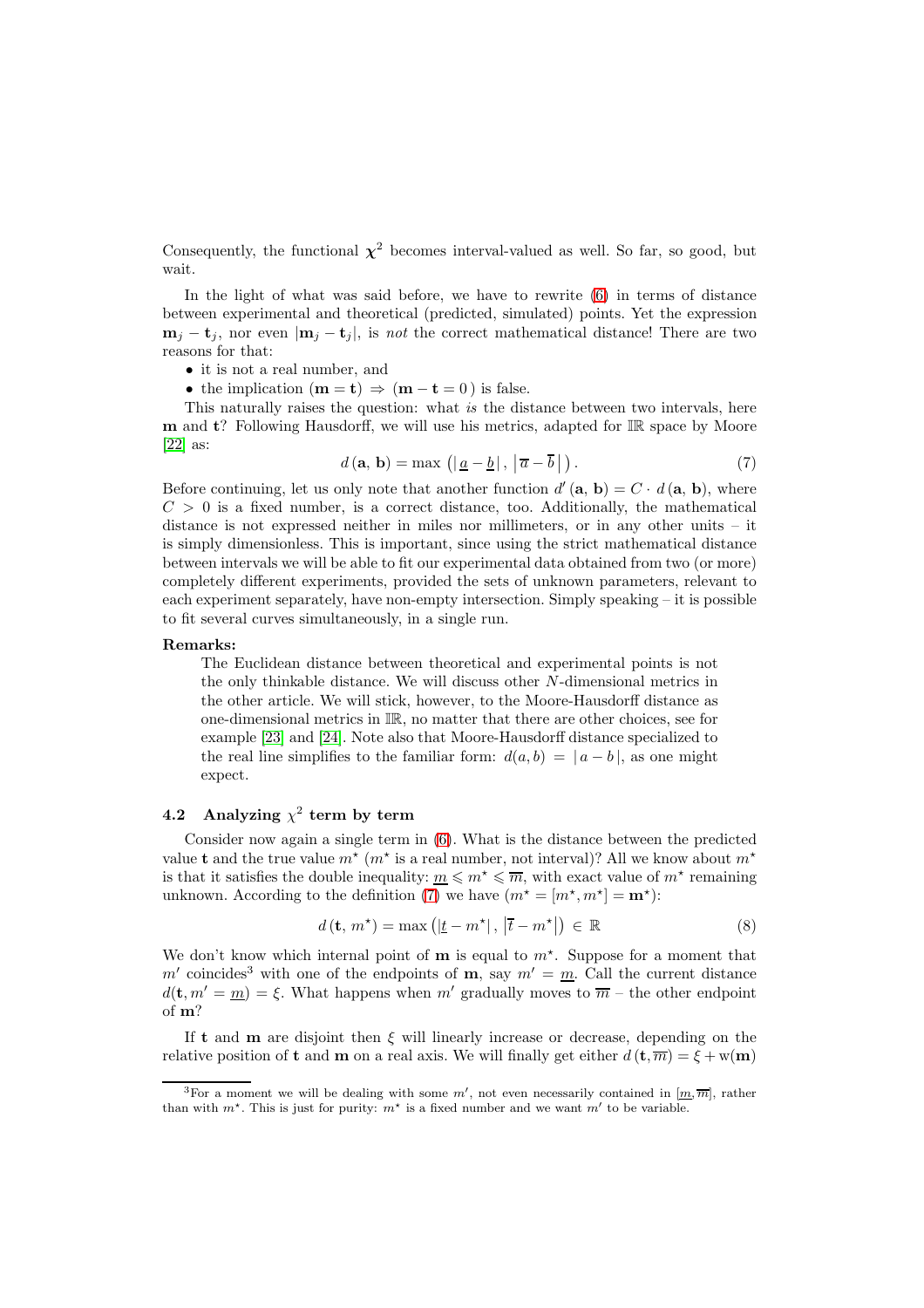or  $d(\mathbf{t}, \overline{m}) = \xi - w(\mathbf{m})$  (this must be a positive number as  $\mathbf{t} \cap \mathbf{m} = \emptyset$ ). Consequently we have bounded the true distance  $d(\mathbf{t}, m^*)$  with uncertainty  $|d(\mathbf{t}, \overline{m}) - d(\mathbf{t}, m)| = w(\mathbf{m})$ . This is indeed very remarkable result, especially when compared with the so called natural interval extension of a basic building block of  $\chi^2$ , namely the expression '**t** – **m**'. There we always have  $w(t - m) = w(t) + w(m) > w(m)$ . In our approach the uncertainty of a distance in question never exceeds the uncertainty of an individual measurement and  $-$  surprisingly  $-$  it does not depend on current accuracy of unknown parameters.

It remains to show how this result changes when  $t$  and  $m$  overlap. Previously, thanks to the disjointness of  $t$  and  $m$ , only one argument of  $(8)$  was 'active' at all times, meaning that its value defined the distance. Now, at some point  $m'$  (not necessarily  $m^*$ ), the two arguments can exchange their roles and the other one may become 'active'. If this happens (it may not) then the direction of change of  $\xi$  will change too, thus 'un-doing' the already acquired change. Therefore the final change of  $\xi$  cannot even reach w(m).

## 5 Main result

The analysis just presented is intuitive and easy to follow, but still crude. It says nothing about the values of bounds, being limited only to their separation. This is not enough to be useful in practice. In particular, it is easy to show that  $m'$  at which the two arguments of [\(8\)](#page-6-1) are equal to each other is  $m' = (t + \overline{t})/2$  – the center of interval **t** (but only when  $m'$  also belongs to  $m$ , otherwise there is no such point and switching of roles does not occur). For such m', the distance  $d(\mathbf{t}, m') = (\bar{t} - \bar{t})/2$ . With this fact in mind, we are able to derive the exact bounds for the distance  $\rho$ , between a predicted value t of an experimental outcome, under known environment **x**, and the true value  $m^* \in \mathbf{m}$ , in the same circumstances x. They are following:

• when  $c(t) \in m$ :

<span id="page-7-0"></span>lower bound: 
$$
\underline{\rho} = \frac{1}{2}w(\mathbf{t})
$$
  
upper bound:  $\overline{\rho} = \max [d(\mathbf{t}, \underline{m}), d(\mathbf{t}, \overline{m})]$  (9)

• when  $c(t) \notin \mathbf{m}$ :

<span id="page-7-1"></span>lower bound: 
$$
\underline{\rho} = \min [d(\mathbf{t}, \underline{m}), d(\mathbf{t}, \overline{m})]
$$
  
upper bound:  $\overline{\rho} = \max [d(\mathbf{t}, \underline{m}), d(\mathbf{t}, \overline{m})],$  (10)

where c(·) stands for the center of its interval argument, here  $c(t) = \frac{1}{2} (t + \overline{t})$ , and  $d(\cdot, \cdot)$ is a Moore-Hausdorff distance between intervals. Please note that generally

$$
d\left(\mathbf{t}, \mathbf{m}\right) \neq \max\left[d\left(\mathbf{t}, \underline{m}\right), d\left(\mathbf{t}, \overline{m}\right)\right],\tag{11}
$$

so the above bounds cannot be written in a more compact form.

In addition, we have introduced a new symbol,  $\rho$ , for the mathematically correct distance between the true measured quantity and its interval theoretical estimate.  $\rho$ stands for its interval enclosure. The intuitively shown relation  $w(\rho) \leq w(m)$  remains true.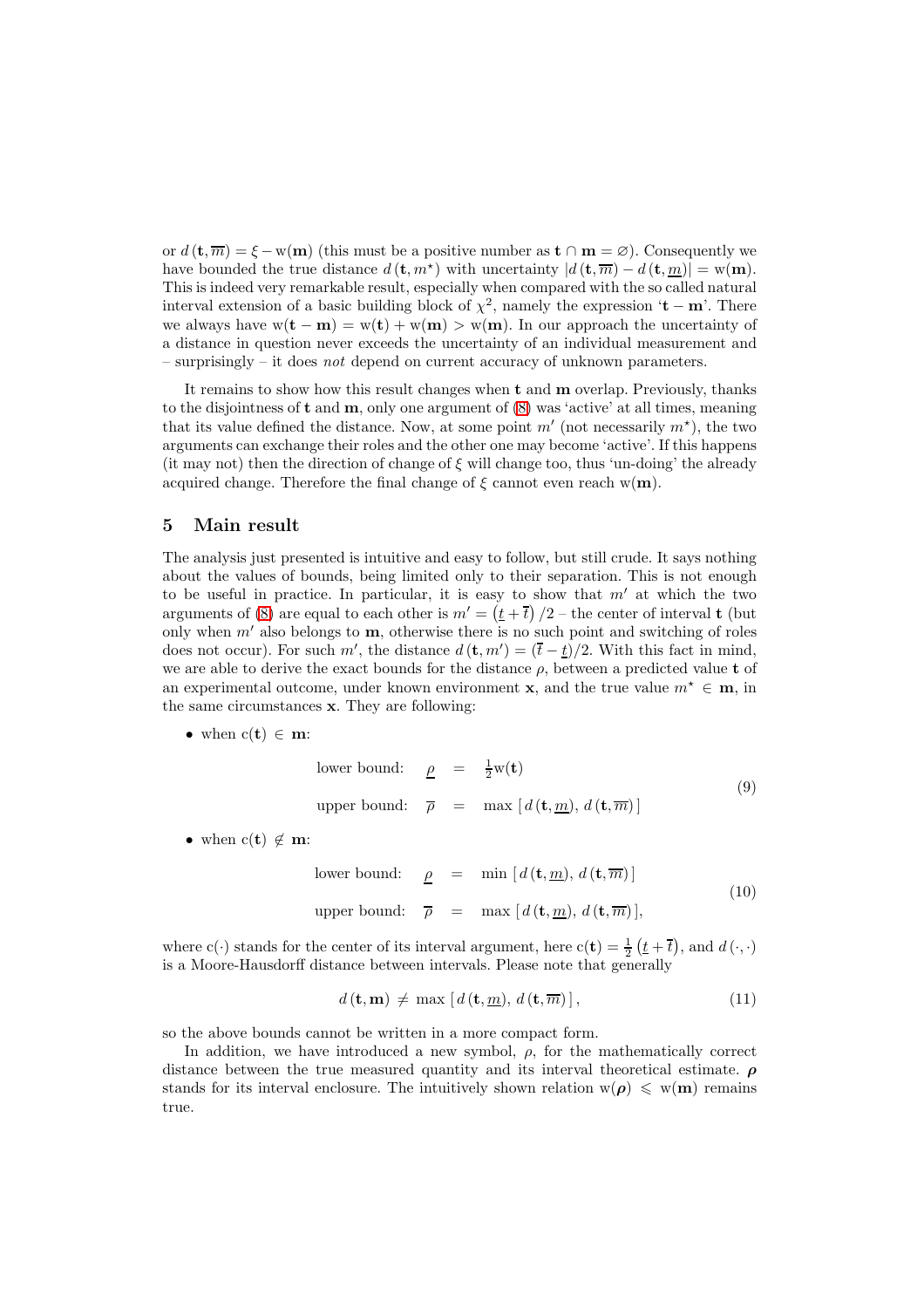## 6 Discussion

In conclusion, the recommended form of interval version of  $\chi^2$  functional is:

<span id="page-8-1"></span>
$$
\chi^{2} = \sum_{j=1}^{N} \left[ \frac{\rho\left(\mathbf{t}_{j} \left(\mathbf{p}_{1}, \ldots, \mathbf{p}_{k}\right), \mathbf{m}_{j}\right)}{\mathbf{w}(\mathbf{m}_{j})} \right]^{2}, \qquad (12)
$$

where  $\rho = [\rho, \overline{\rho}]$  is given by [\(9\)](#page-7-0) and [\(10\)](#page-7-1), respectively. To recover the unknown parameters  $\mathbf{p}_1, \ldots, \mathbf{p}_k$ , one has to find a global minimum of [\(12\)](#page-8-1) with respect to those parameters. This task may be accomplished using procedures developed mostly by Luc Jaulin and Éric Walter (notably SIVIA algorithm, set-inversion methods) as well as ideas first put forward by Shary [\[25\]](#page-10-8). No matter which approach will be adopted, it is clear that no crisp values can be ever obtained, just because all m's are intervals. On the other hand, this very feature is highly desirable, since the uncertainties of searched parameters are evaluated very credibly and as nearly a side effect, with no extra effort. This observation sheds new light not only on the problem of experimental data fitting in general, but also substantially changes our perspective on reliable estimates of uncertainties in indirect measurements.

Once the measurements are completed, the values of all  $\mathbf{m}$ 's, as well as their widths, are fixed. This makes possible to use widths of measurements as the natural unit lengths in every direction of  $N$  possible. That is why  $m$ 's are present in denominators of all components of the sum [\(12\)](#page-8-1). When we speak of distances this is the only choice of appropriating individual weights to all measurements. There is no space left for arbitrariness, as it sometimes happens in other versions of the so called weighted LSQ regression.

As the measurements are fixed during calculations, the interval enclosure  $\rho$  of the distances between the true unknown values  $m_j^*$  and their theoretical predictions  $\mathbf{t}_j$ , is perfect and cannot be further improved. Moreover, those widths are uniquely determined by the accuracy of the real measurements, not guessed or necessarily subjectively evaluated by a human expert. The optimal widths are very fortunate, since the lower is the width of the interval extension of a function being minimized, the more precisely the global minimum may be located. At least at this respect our procedure definitely beats the natural approach.

In the second part of this work a connection between interval hulls of solutions and statistical description of their uncertainties will be demonstrated and discussed.

#### Acknowledgments

This work was done as a part of author's statutory activities at the Institute of Physics, Polish Academy of Sciences.

## <span id="page-8-0"></span>Bibliography

[1] The website<http://cs.utep.edu/interval-comp/main.html> is an excellent and up-todate entry point to the wonderful world of interval computations.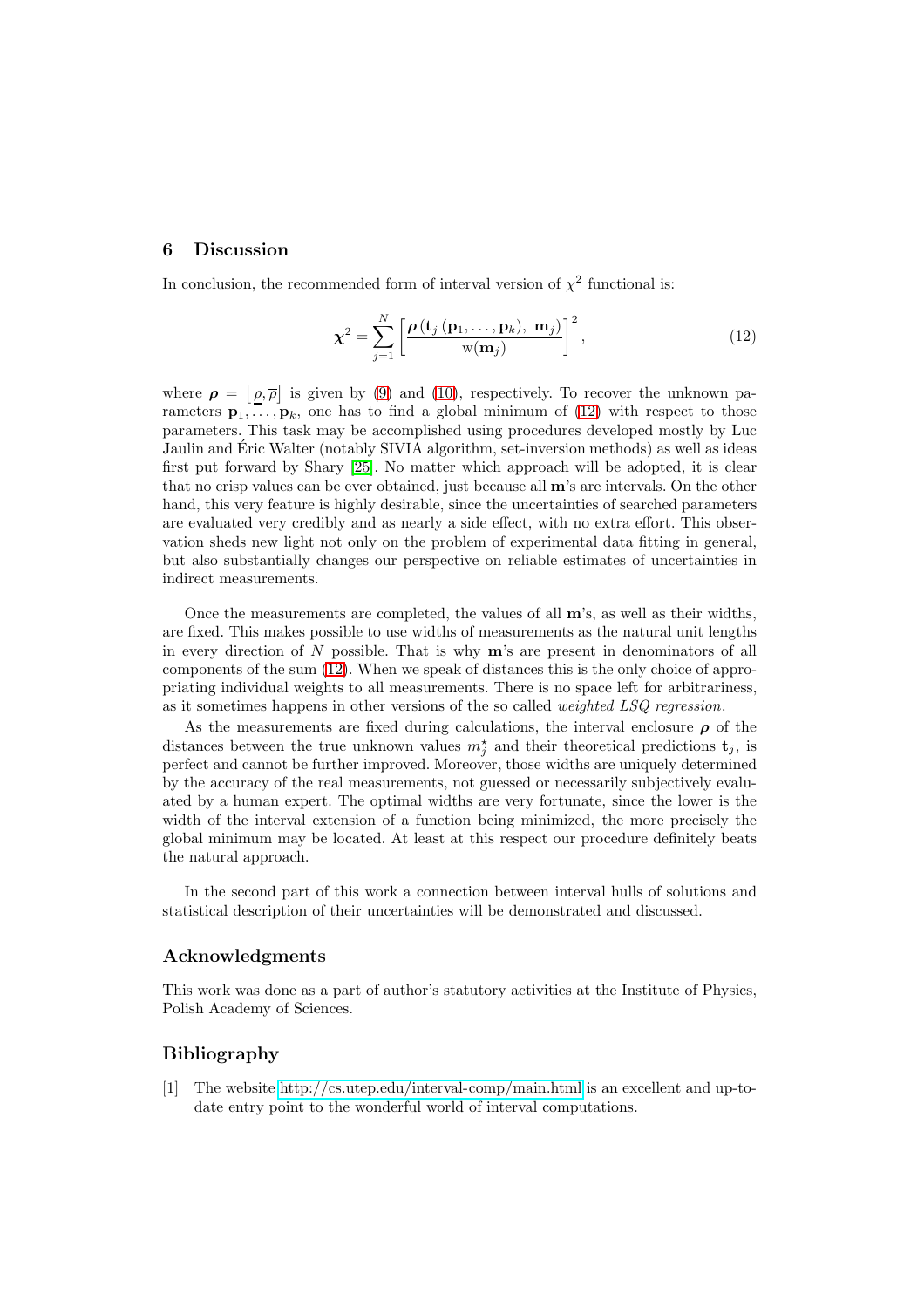- <span id="page-9-0"></span>[2] Luc Jaulin and Eric Walter, Guaranteed Nonlinear Parameter Estimation via Interval Computations, Conf. on Numerical Analysis with Automatic Result Verification, Lafayette, Feb. 25th–March 3rd, 1993, pp. 61–75
- [3] Luc Jaulin and Eric Walter, *Guaranteed nonlinear parameter estimation from* bounded-error data via interval analysis, Math. and Comput. in Simulation 35, 123–137, 1993
- [4] Luc Jaulin and Éric Walter, Set Inversion via Interval Analysis for Nonlinear Bounded-error Estimation, Automatica 29, 1053, 1993
- [5] L. Jaulin and É. Walter, *Guaranteed Parameter Bounding for Nonlinear Models with* Uncertain Experimental Factors, Automatica 35, 849–856, 1999
- [6] Luc Jaulin, Interval constraint propagation with application to bounded-error estimation, Automatica 36, 1547, 2000
- <span id="page-9-5"></span>[7] Humberto Muñoz and R.B. Kearfott, Interval Robustness in Nonsmooth Nonlinear Parameter Estimation, unpublished preprint, [http://interval.louisiana.edu/preprints/2001](http://interval.louisiana.edu/preprints/2001_robustness.pdf) robustness.pdf
- [8] L. Jaulin and É. Walter, *Nonlinear Bounded-Error Parameter Estimation Using* Interval Computation, in: Granular computing: an emerging paradigm, Physica-Verlag GmbH Heidelberg, pp. 58–71, 2001
- <span id="page-9-2"></span>[9] Marek W. Gutowski, *Prosta dostatecznie gruba*, Postepy Fizyki,  $53(4)$ ,  $181-192$ , 2002 (in Polish) (Fat enough straight line, Advances in Physics, bimonthly of Polish Physical Society)
- [10] Voschinin Alexander, Tyurin Alexander, Interval identification of time series parameters using readings with bounded errors, 5th International Scientific-Technical Conf. ProcessControl, Pordubice 2002, paper R-210, 7 pages
- [11] M.H. van Emden, Using the duality principle to improve lower bounds for the global minimum in nonconvex optimization, Second COCOS workshop on intervals and optimization, 2003 (published version: Using Propagation for Solving Complex Arithmetic Constraints, [http://arxiv.org/abs/cs/0309018\)](http://arxiv.org/abs/cs/0309018 )
- [12] I. Braems, N. Ramdani, A. Boudenne, L. Jaulin, L. Ibos, E. Walter, and Y. Can- ´ dau, New set-membership techniques for parameter estimation in presence of model uncertainty, Proc. of the 5th Int. Conf. on Inverse Problems in Engineering: Theory and Practice, Cambridge, UK, 11–15 July 2005
- <span id="page-9-6"></span>[13] Sergei I. Zhilin, On Fitting Empirical Data under Interval Error , Reliable Computing 11, 433–442, 2005
- <span id="page-9-1"></span>[14] Maarten van Emden, Constraint-Driven Global Optimization, 13th International Symposium on Scientific Computing Computer Arithmetic and Verified Numerical Computations SCAN'2008, El Paso, Texas, September 29 – October 3, pp. 144–145, 2008
- <span id="page-9-3"></span>[15] L. Jaulin, J-L. Godet, É. Walter, A. Elliasmine, and Y. Le Duff, Light scattering data analysis via set inversion, J. Phys. A: Math. Gen. 30, 7733–7738, 1993
- <span id="page-9-4"></span>[16] Maëlenn Aufray, Adrien Brochier, and Wulff Possart, Set Inversion via Interval Analysis applied to dielectric spectroscopy, the talk given at SWIM 2008, June 19– 20th, Montpelier, France